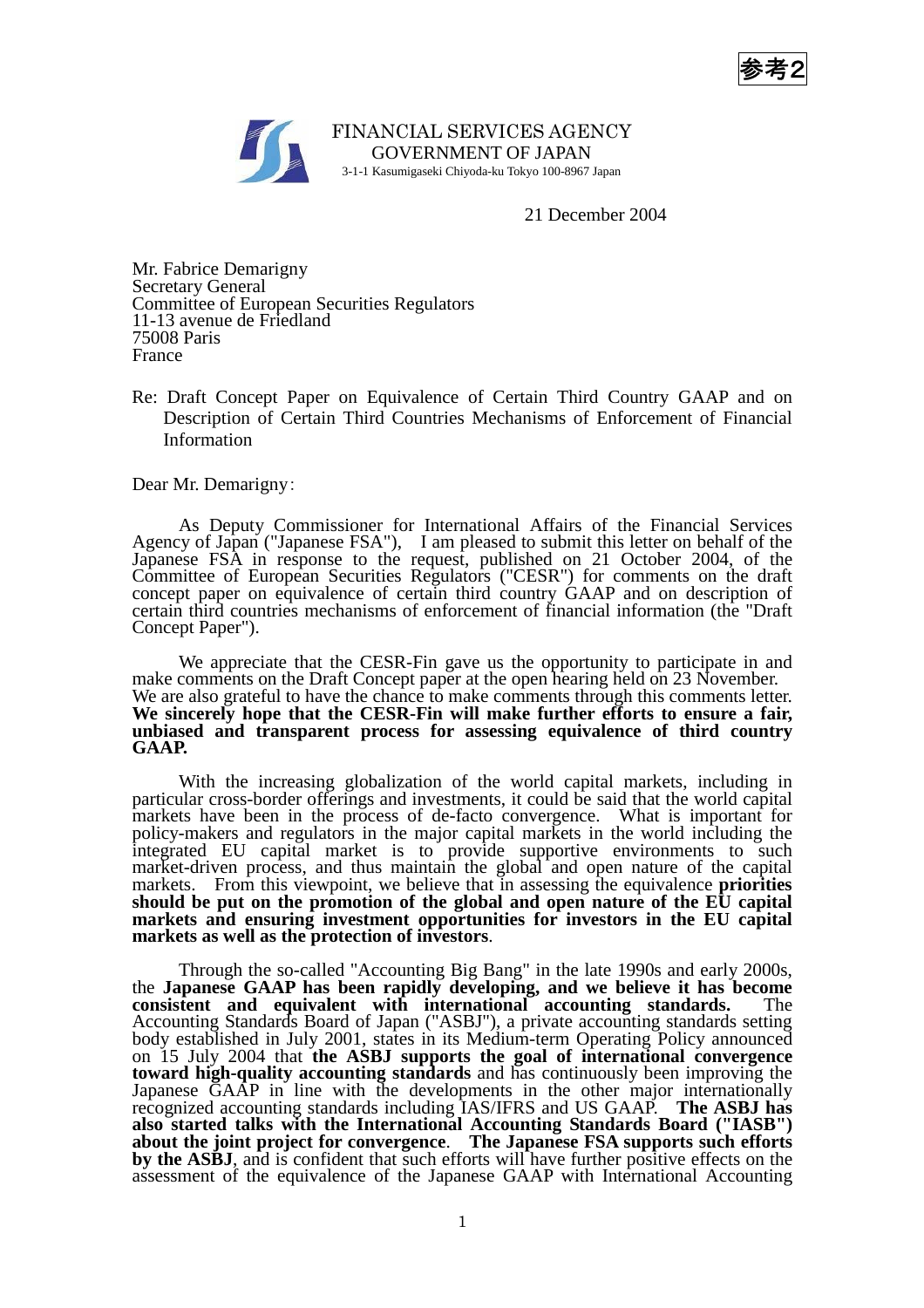## Standards / International Financial Reporting Standards ("IAS/IFRS").

 Based on the above basic comments, we make comments on the questions provided in the Draft Concept Paper.

#### **Proposed definition of equivalence and reference to investors' needs**

The most basic characteristic required for accounting standards in Japan is, like the IAS/IFRS, to provide useful information for investment decision-making of investors. Therefore, we support the notion that equivalence should not be defined as being identical, and generally understand that the definition is whether or not the third country GAAP enables investors to make a similar decision in terms of whether to invest or divest.

 The real issue then is how to judge whether or not the third country GAAP enables investors to take a similar investment decision. The Draft Concept Paper states that the CESR looks to market participants, especially to users of financial information, prepares and auditors, for providing input on this respect.

 However, we wonder whether it is possible to make an objective judgment as to whether or not enable a "similar decision" by using views of market participants. Therefore, **we respectfully request the CESR to be objective in its consideration of the views of market participants**. For example, we believe that the CESR should not give an inappropriate weight to the views of "experts" who do not have sufficient knowledge of the Japanese GAAP through actual practice. **A much larger weight should be extended to the views of the interested parties with ample knowledge and experience with respect to the Japanese GAAP, including the Japanese interested parties, than to those of other external experts** without such knowledge and experience. We welcome that the CESR will engage the relevant third countries' standard setters and regulatory agencies in an ongoing dialogue throughout the process in order to ensure an appropriate and meaningful understanding of the third country frameworks. We believe that the Japanese interested parties are willing to contribute to the CESR's work.

 In addition, **we respectfully request the CESR to make transparent processes of looking to a consultative working group of markets participants ("CWG") and external technical support ("ETS").** We have no concrete information of such processes at present. **We believe it necessary for the CESR to disclose participants of the CWG and the ETS, make public inputs from the CWG and ETS, and give us an opportunity to make comments, if necessary, on the inputs, in order to ensure real transparency of the processes to assess the equivalence**.

# **Knowledge of third country GAAP by EU investors**

 We believe that EU institutional investors can be assumed to have a good knowledge of third country GAAP including Japanese GAAP, but it is difficult to assume that EU individual investors have a good knowledge of IAS/IFRS and third country GAAP. Therefore, **we respectfully request the CESR to ensure that views of EU institutional investors, not EU individual investors, are considered in assessing whether or not third country GAAP enables a similar decision.** This is also justified by the assumption that EU individual investors mostly make investments in securities of third country issuers through institutional investors such as collective investment schemes. **We also respectfully request the CESR not to distinguish professional and individual investors in assessing equivalence**.

 Institutional investors make investments globally on a portfolio basis by allocating their assets, for example, to the Japanese securities for a certain percentage point. Therefore, the Draft Concept Paper is right in indicating that it can be argued that Canadian, Japanese and US GAAP are already used to varying extents in EU markets. In addition, it can also be said that **EU institutional investors actually**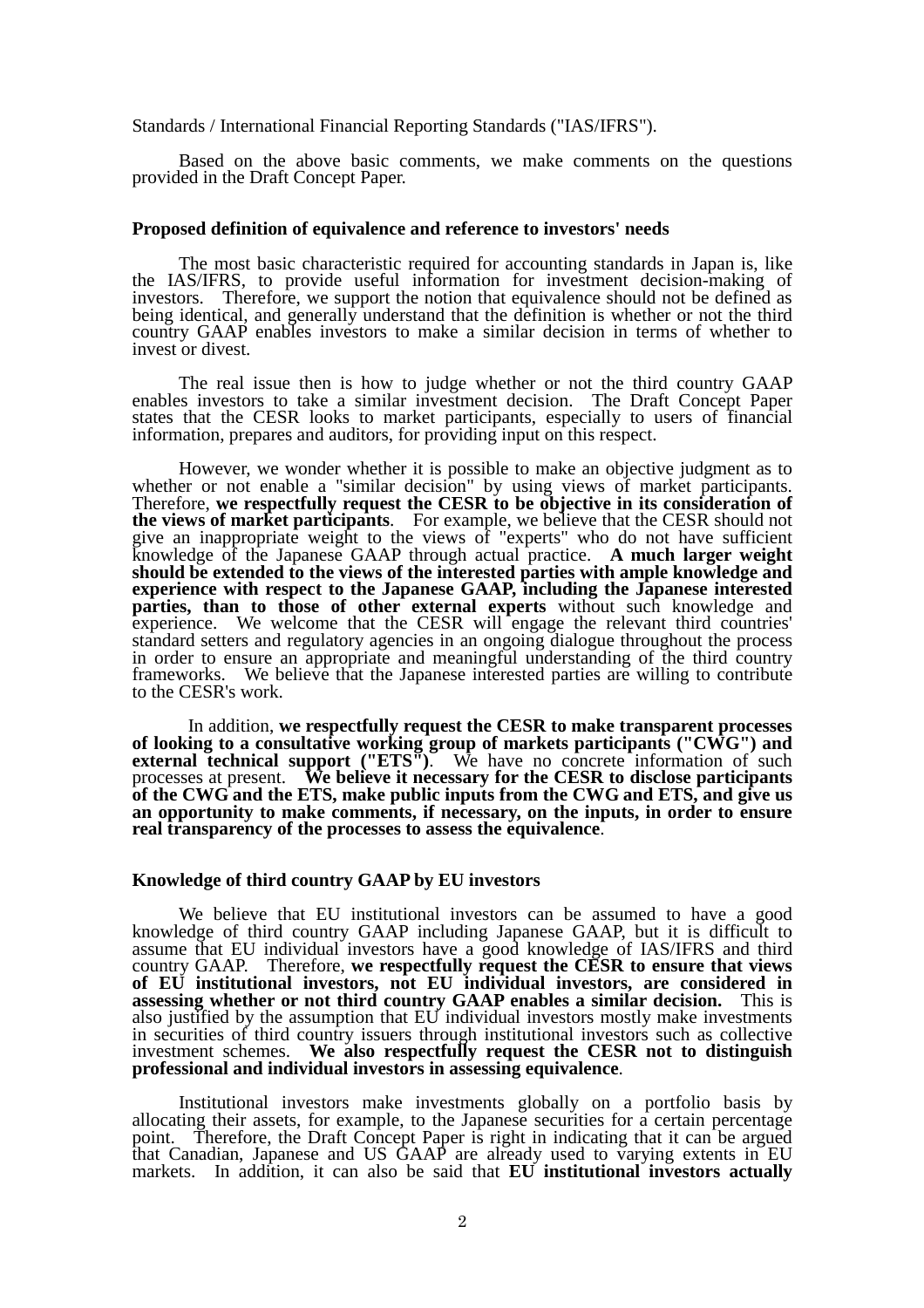**make a large amount of investment in Japanese securities by relying on Japanese GAAP.** The ratio of foreign investors in trading value of the stocks of the Japanese markets in 2003 was 31 percent. The ratio becomes 46% if dealings by securities companies are excluded. Among foreign investors, EU investors occupied 47 percent. The shareownership by foreign investor amounted to 22 percent at the end of FY2003 (March 2004), the highest number in history.

#### **Use of a third country GAAP by an issuer not regulated by the third country**

 The Draft Concept Paper states that the assessment of GAAP equivalence is limited to the most common situations, i.e. third country GAAP as applied and enforced in that third country. However, if this means that the Japanese issuers could not use US GAAP in the EU capital markets even if US GAAP is assessed as equivalent, such an outcome would not be appropriate because the assessment of GAAP should not be related to enforcement issues. Furthermore, the use of US GAAP is allowed even to eligible Japanese issuers for the domestic financial reporting purpose under the Securities and Exchange Law in Japan and subject to enforcement by the FSA. **If US**  GAAP is assessed as equivalent, the use of US GAAP by Japanese issuers, **including both registrants and non-registrants with the US SEC, should be accepted in the EU capital markets.**

## **Topics covered by IAS/IFRS**

 It should not be appropriate to deny equivalence only because third country GAAP does not cover all the topics covered by IAS/IFRS. As stated in the Draft Concept Paper, **if lacking accounting standards are not relevant to third country issuers, such lack should not deny equivalence of the third country GAAP**.

 For example, Japanese GAAP does not have corresponding standards to Financial Reporting in Hyperinflation Economics (IAS 29) and Agriculture (IAS41) because these standards are not relevant in Japan.

 The Draft Concept paper states that the CESR is to focus the technical assessment only on the significant differences between IAS/IFRS and third country GAAP, which we support. **We respectfully request the CESR in review of general principles to**  focus only on the significant differences between topics covered by IAS/IFRS and **third country GAAP**.

## **Technical Assessment**

 The Draft Concept Paper states that the CESR will only consider third country GAAP applicable as of 1 January 2005 for financial years starting this date, which will therefore not encompass future standards (e.g. standards whose application is dated after 1 January 2005 or draft standards).

 However, **we respectfully request the CESR to consider those accounting standards whose introductions have been already decided before 1 January 2005 and which will be mandatory as of 1 January 2007** because the equivalent requirement for non-EU issuers will be applied from around 2007.

 With regard to Japanese GAAP, **we respectfully request the CESR to include Impairments of Assets and Business Combinations in the consideration**. Impairment of Assets was issued in August 2002, and will become mandatory starting April 2005. Issuers have been able to use this accounting standard on a voluntary basis since FY2003. It can also be said that Impairment of Assets will be applicable as of 1 January 2005. Business Combinations was issued on October 2003, and will be mandatory starting April 2006. The business consolidation, which took this mandatory starting April 2006. The business consolidation, which took this accounting standard into consideration, has already taken place in Japan.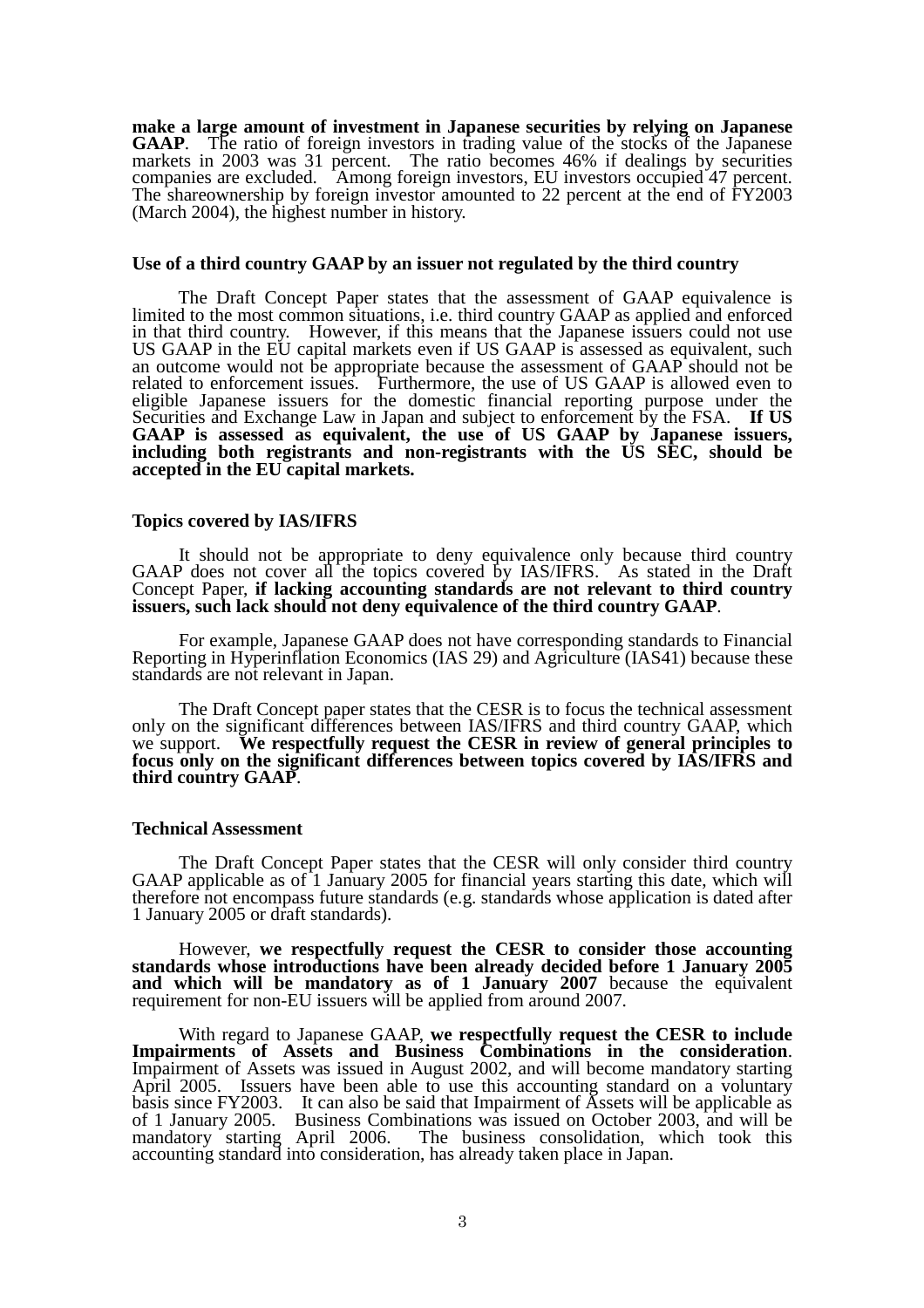We support that the CESR is required to focus the assessment only on the significant differences between IAS/IFRS and third country GAAP. In making a judgment as to whether there are "significant differences," **it is important not to conduct an excessive degree of detailed technical comparison of accounting standards, and not to give too much weight to symbolic differences**. The key **criteria should be whether or not the financial statements prepared in accordance with third country GAAP provide equivalently sound quality financial information and enable a similar investment decision as those prepared in accordance with IAS/IFRS.** If any difference is based on a sound accounting theory and does not cause a material difference in the quality of disclosed financial information in practice, the differences should be judged as not significant.

 In addition, the judgment should be made in light of the promotion of the global and open nature of the EU capital markets, and the benefits to EU investors through the enlargement of investment opportunities, and by considering if the country to which the third country GAAP relates recognizes IAS/IFRS as equivalent to its GAAP.

#### **Remedies**

 **We believe that Japanese GAAP should be assessed as having equivalence**  with IAS/IFRS, and thus remedies will not be necessary. Our comments as follows are in response to the questions in the Draft Concept Paper.

First, **the distinction among the three remedies is not sufficiently clear**.<br>Second, among the three remedies, **statements** of **reconciliation** and **supplementary statements are not appropriate from the viewpoint of costs and**  Considerable reconciliation required under not only supplementary statements but also statements of reconciliation would force third country issuers to bear a large burden in light of costs, which would be no different from the burden under restatement. Such burden could discourage financial activities of third country issuers within the EU capital markets, encourage their delisting from securities exchanges in the EU markets, and shift the focus of Japanese financing efforts outside Japan to non-EU markets. Such an outcome would neither be beneficial to Japanese issuers nor EU investors.

 Third, the Draft Concept Paper limits the application of additional disclosures to cases where the differences from IAS/IFRS arise from different disclosure requirements. However, considering that EU institutional investors have a good knowledge of third country GAAP, **the remedy of additional disclosures should be also provided to cases of different accounting treatment**. We believe that EU institutional investors can make similar investment decisions through such remedy. In such cases, considering that under the Japanese law and regulations foreign issuers which use major GAAP including IAS/IFRS can use such GAAP only with the additional narrative disclosure of differences in accounting standards, the additional disclosure should be limited to the narrative disclosure of differences in accounting standards. If an additional quantitative disclosure were required, this would make it difficult to distinguish the additional disclosure and the statements of reconciliations. Such an outcome would not be appropriate.

 Therefore, **we respectfully request the CESR to provide only the additional narrative disclosure of the differences in accounting standards, as the remedy in cases where there are significant differences in accounting standards.** This treatment will make a proper balance among the important policy objectives of the protection of investors in EU markets, the maintenance of open and global nature of EU markets, and ensuring investment opportunities for EU investors.

 With regard to responsibility for application of remedies, we understand that application of a remedy depends on the materiality for a given issuer of the significant GAAP difference. On the other hand, it would not be easy in practice for a company and its auditors to make a judgment for the application of a remedy without sufficient